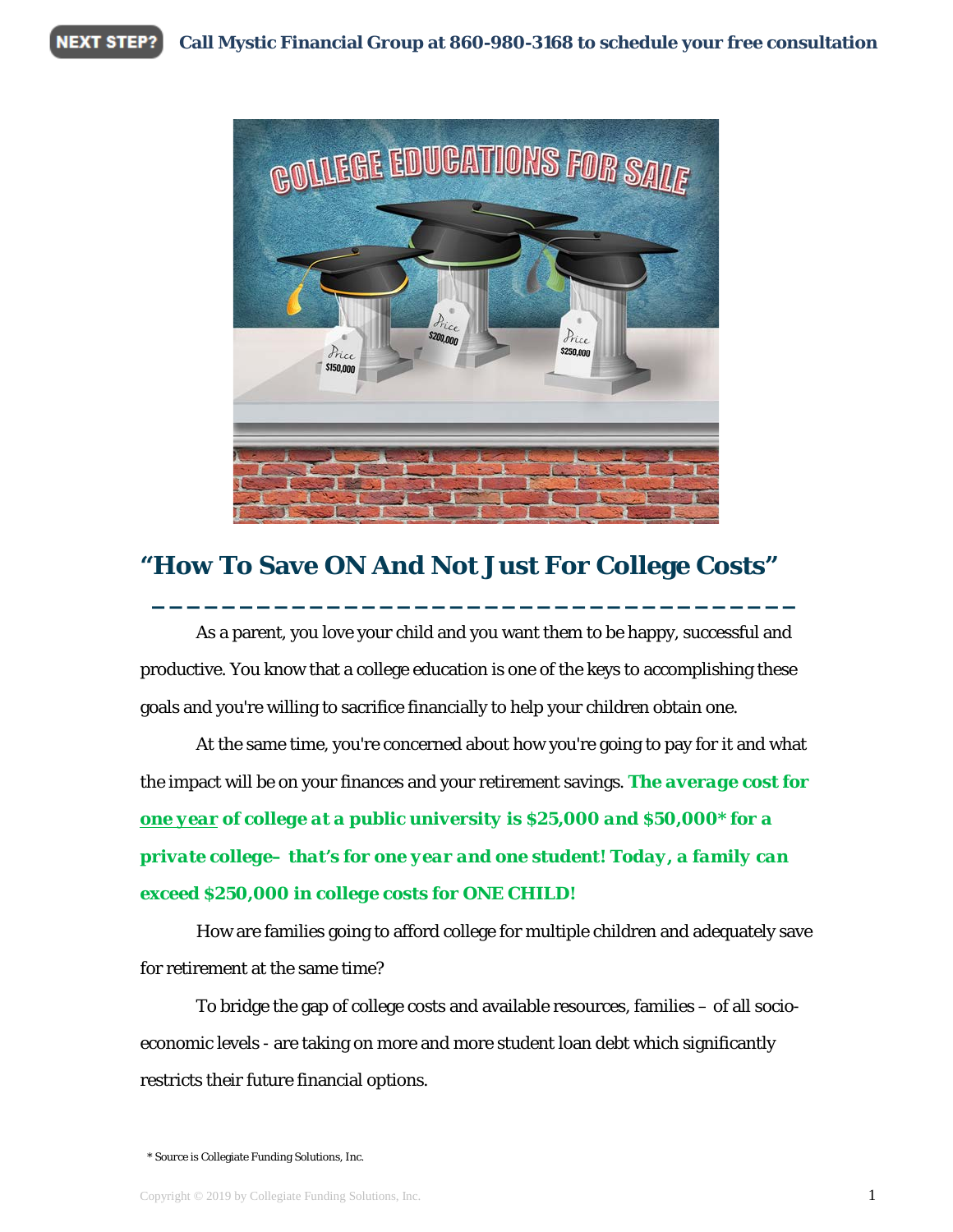**When it comes to paying for college, there are two prices – one for the informed and one for the uninformed**. The fact is the uninformed buyer of a college education generally spends more (potentially thousands of dollars more) than the informed.

**Helping you become an informed buyer of a college education - and saving thousands of dollars in the process - is our mission**. College planning is not just saving for college; it's also saving on the cost of college. That is what we are going to help you do.

*It's all about knowing and applying relevant college planning and funding strategies to your circumstances so that you don't pay more for college than necessary.*

# **Here's the good news…**

**\_\_\_\_\_\_\_\_\_\_\_\_\_\_\_\_\_\_\_\_\_\_\_\_\_\_\_\_\_\_\_\_\_\_\_\_\_\_**

**\_\_\_\_\_\_\_\_\_\_\_\_\_\_\_\_\_\_\_\_\_\_\_\_\_\_\_\_\_\_\_\_\_\_\_\_\_\_**

*We can* help you become an informed "buyer" of a college education by helping you make better, smarter and more informed college planning and funding decisions.

With our assistance, families discover they can reduce their out-of-pocket college costs while oftentimes enabling them to send their student to the perfect college fit – independent of the school "sticker price" - and improve their retirement savings outlook in the process.

### *We can do the same for YOU!*

We'd like to extend to you the offer of **a 30-minute consultation.** During our meeting, we'll share with you what you'll **need to know and do** in order to save ON, not just for the cost of college!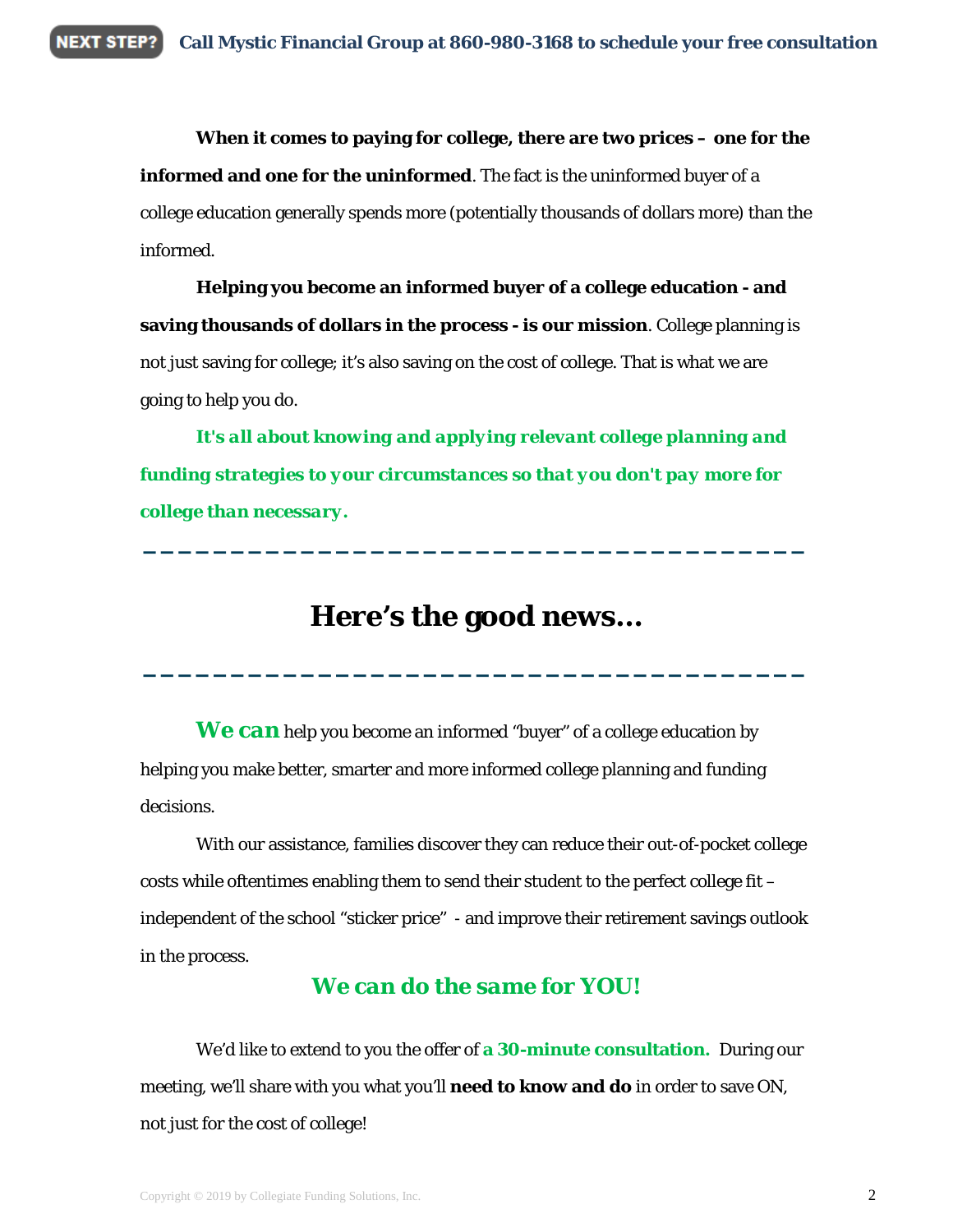**NEXT STEP? Call Mystic Financial Group at 860-980-3168 to schedule your free consultation**

> We'll reveal how, with our help, **you can apply the following seven keys** in your efforts to save on the high cost of a college education and pay for college without going broke in the process.

### *Key # 1*

### **Many Middle Income And Upper-Middle Income Parents Pay Much Less Than The Advertised Cost For Their Children's College Education**

**\_\_\_\_\_\_\_\_\_\_\_\_\_\_\_\_\_\_\_\_\_\_\_\_\_\_\_\_\_\_\_\_\_\_\_\_\_\_**

**\_\_\_\_\_\_\_\_\_\_\_\_\_\_\_\_\_\_\_\_\_\_\_\_\_\_\_\_\_\_\_\_\_\_\_\_\_\_**

In many cases, these parents are eligible for some forms of financial aid since the financial aid formulas take into consideration so many variables (the cost of the school, the age of the parents, the number of children in college, etc.) – **not just your income level**. Do not assume you won't be eligible.

*Many families with income in excess of \$250,000/year may qualify for financial aid. Not only that, but many of these families can implement financial aid enhancing strategies to further reduce the cost of their children's college education.* 

### *Key # 2*

#### **High Income Families Can Reduce Their Out-Of-Pocket College Costs**

**\_\_\_\_\_\_\_\_\_\_\_\_\_\_\_\_\_\_\_\_\_\_\_\_\_\_\_\_\_\_\_\_\_\_\_\_\_\_**

**\_\_\_\_\_\_\_\_\_\_\_\_\_\_\_\_\_\_\_\_\_\_\_\_\_\_\_\_\_\_\_\_\_\_\_\_\_\_**

If you are a high-income earner, every dollar you save on college costs is comparable to a \$2 scholarship - or \$2 more that you didn't have to earn (if your total tax rate is close to 50%).

The worst thing a high-income earner can do is pay for college with after-tax income! This can double the real cost of college for you! So a \$65,000/year private college bill equates to \$130,000 of income you had to earn – for just that ONE year of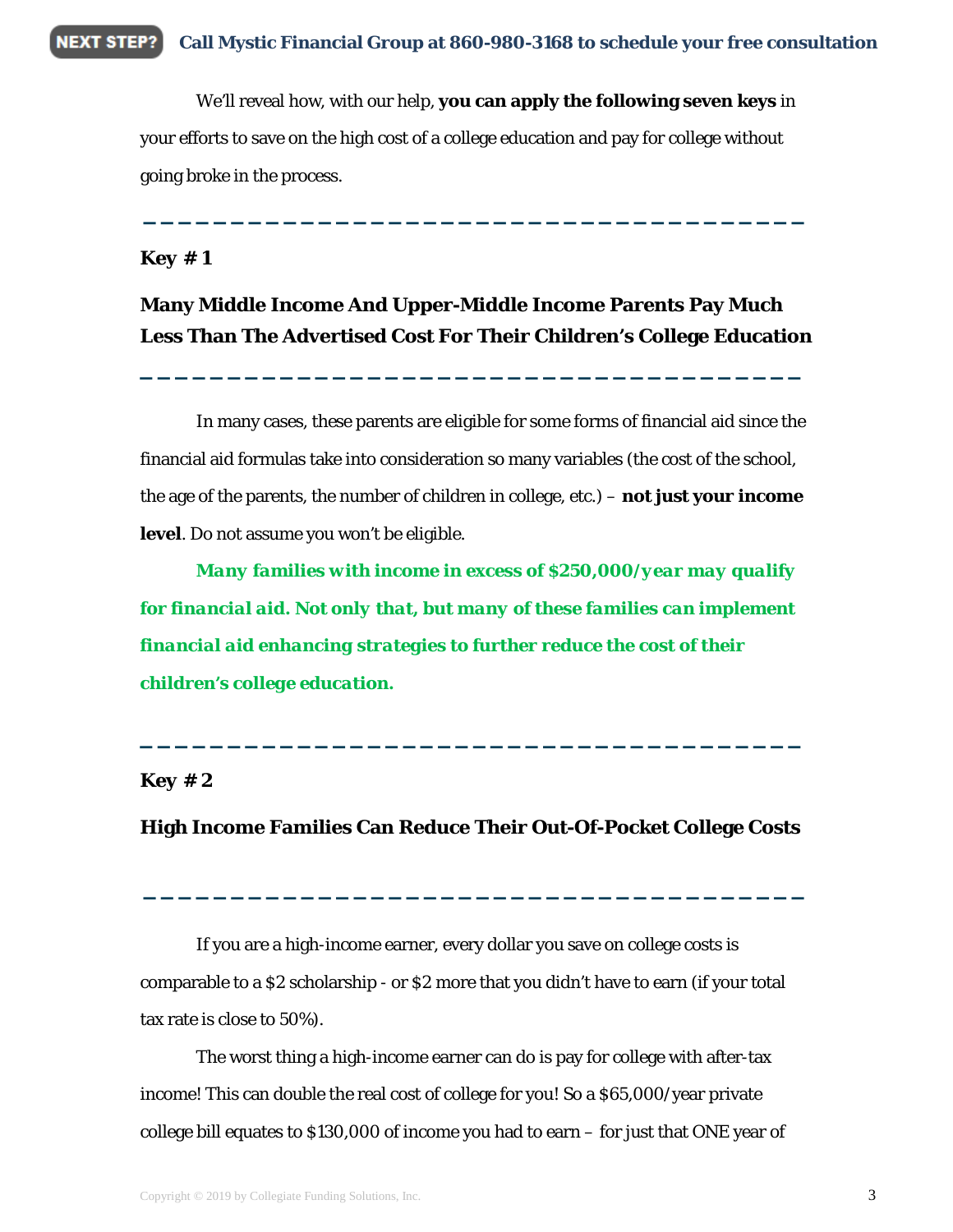school! If you are willing to pay that cost for college – surely you are willing to learn some ways to avoid doing that!

Although there may be no need-based financial aid opportunities available to the high-income family, there is a wide variety of little-known college planning and funding strategies that can yield great benefits. Planning for business owners, income planning strategies, asset planning strategies, gifting strategies, tax planning strategies, school based scholarship strategies, tuition discounting strategies, strategies for grandparents and funding strategies are just some of the areas that can yield great benefits and out-ofpocket costs savings.

The effect of implementing these types of strategies is often more predictable than planning for financial aid and can yield comparable savings on the real cost of college. *We can show you strategies that you can implement, based on your circumstances that may significantly reduce your out-of-pocket college costs even if you aren't a candidate for need-based financial aid.* 

**\_\_\_\_\_\_\_\_\_\_\_\_\_\_\_\_\_\_\_\_\_\_\_\_\_\_\_\_\_\_\_\_\_\_\_\_\_\_**

#### *Key # 3*

## **High School Guidance Counselors & "Financial Aid Nights" Aren't Sufficient**

Financial Aid Nights held at the high school and conducted by a local college are not sufficient to help families successfully navigate through the minefield of financial aid and avoid the pitfalls in order to achieve a best outcome. And they won't be there to help you negotiate the best possible financial aid package.

**\_\_\_\_\_\_\_\_\_\_\_\_\_\_\_\_\_\_\_\_\_\_\_\_\_\_\_\_\_\_\_\_\_\_\_\_\_\_**

Guidance counselors are overloaded. They spend, on average, only 35 minutes with a college-bound student. Moreover, they don't have the expertise to advise families on the complexities of college planning and funding strategies to help them become informed buyers of a college education and reduce their out-of-pocket college costs.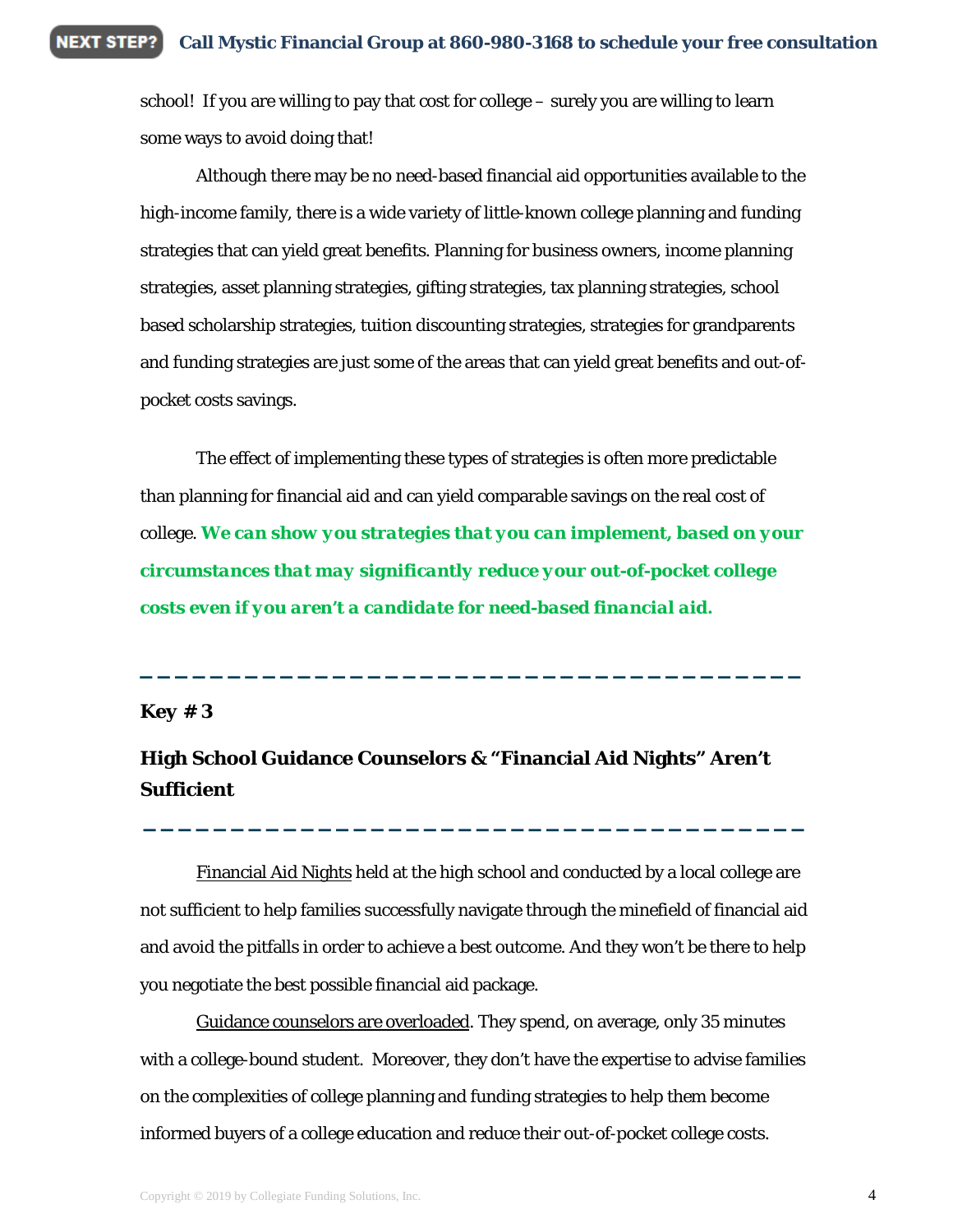**NEXT STEP? Call Mystic Financial Group at 860-980-3168 to schedule your free consultation**

> *We'll show you how to supplement for what is lacking with respect to both so that you have access to what you need to achieve a great outcome.*

**\_\_\_\_\_\_\_\_\_\_\_\_\_\_\_\_\_\_\_\_\_\_\_\_\_\_\_\_\_\_\_\_\_\_\_\_\_**

*Key # 4*

### **A Private College May Cost You Less Than a Public University**

Regardless of what school your child applies to, you will have to pay at least your "Family Contribution," which is the minimum amount of money you will be expected to pay before you can qualify for any need-based financial aid at the school.

**\_\_\_\_\_\_\_\_\_\_\_\_\_\_\_\_\_\_\_\_\_\_\_\_\_\_\_\_\_\_\_\_\_\_\_\_\_\_**

Let's say your child applies to two schools, a private college costing \$70,000 per year and a state university costing \$35,000 per year. Let's also assume your "Family Contribution" is determined to be \$30,000.

Because the private college is much better endowed than the state university and has more money to give out, they offer you financial aid that will cover all expenses above \$30,000 – so all you end up paying for a \$70,000 a year school is \$30,000. Unfortunately, the state school does not have a lot of money to give out, and all they can give you is \$2,000 in aid – so you end up paying \$30,000 plus the \$3,000 they left you short, for a total of \$32,000!

So, it actually ends up being *cheaper* to send your child to the private school! This is NOT as uncommon as you might think and *many families attend private colleges for out-of-pocket costs comparable to the in-state public university*. By the way, it's far more likely for your student to graduate in four years from a private college than a public university. More time in college means more college costs!

*With our help, you may discover that you too can send your child to a private college for a comparable cost to the state university.*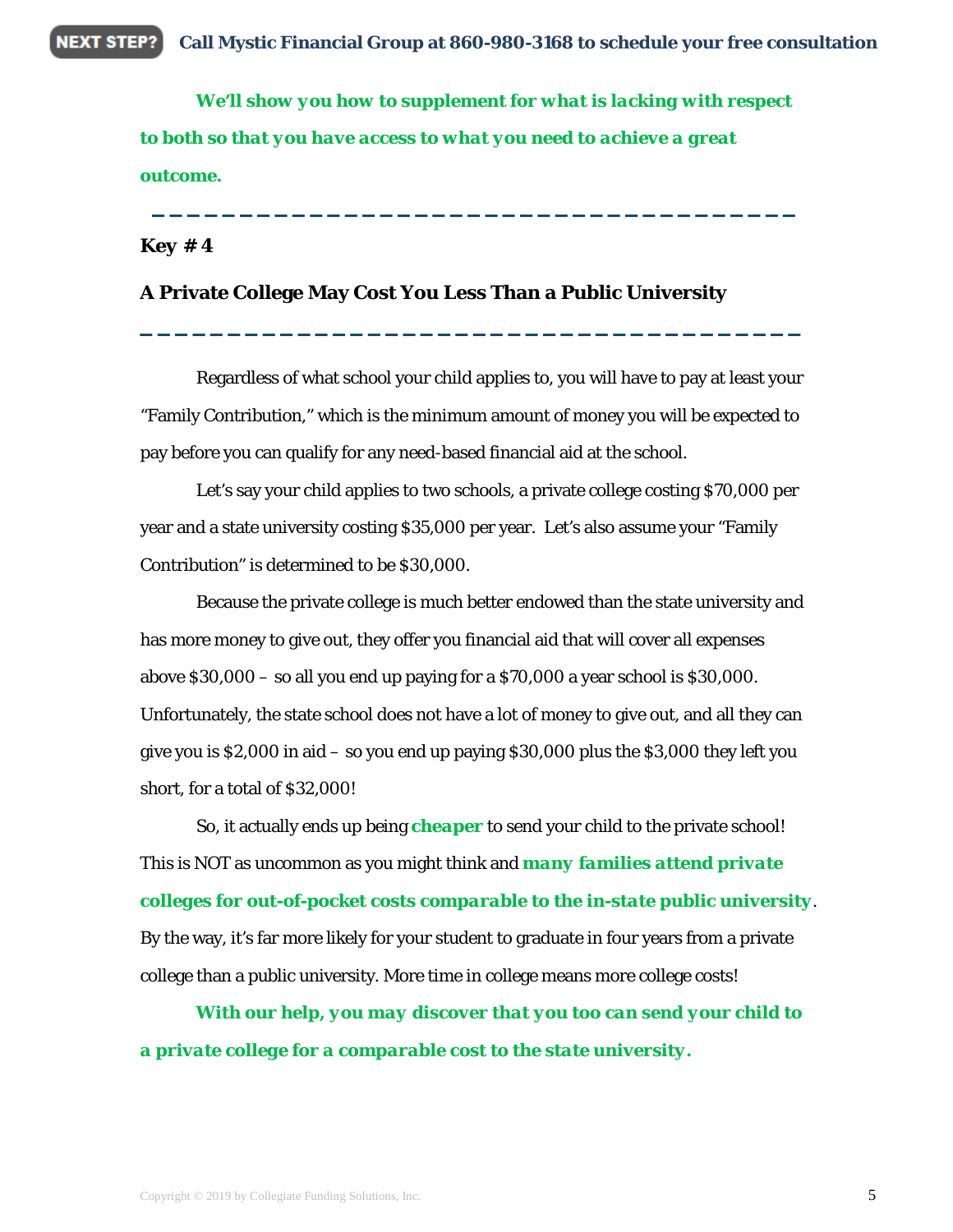**\_\_\_\_\_\_\_\_\_\_\_\_\_\_\_\_\_\_\_\_\_\_\_\_\_\_\_\_\_\_\_\_\_\_\_\_\_\_**

#### *Key # 5*

## **How To Pick Colleges That Will Give You the Best Financial Aid Packages**

Some schools are well endowed and have the ability to award significant amounts of money to students. Other schools have very little money to give away.

\_\_\_\_\_\_\_\_\_\_\_\_\_\_\_\_\_\_\_\_\_\_\_\_\_\_\_\_\_\_\_\_\_\_\_\_\_\_\_\_\_\_\_\_\_\_\_\_\_\_\_\_\_\_\_\_\_\_\_\_\_\_\_\_\_\_\_\_\_\_\_\_

It's vitally important for you to know this information about the schools you are considering - *before you ever apply to the school.* Knowing in advance which schools give the best financial aid packages or tuition discounts can put you in a position to obtain the needed resources by applying to the right schools.

You want to use your valuable time, money and effort applying to and visiting schools you can afford. *We'll make sure you do!*

**\_\_\_\_\_\_\_\_\_\_\_\_\_\_\_\_\_\_\_\_\_\_\_\_\_\_\_\_\_\_\_\_\_\_\_\_\_\_**

#### *Key # 6*

### **You Must Submit the Complicated Financial Aid Forms Accurately & On-Time – Or the Outcome Can Be Calamitous**

\_\_\_\_\_\_\_\_\_\_\_\_\_\_\_\_\_\_\_\_\_\_\_\_\_\_\_\_\_\_\_\_\_\_\_\_\_\_\_\_\_\_\_\_\_\_\_\_\_\_\_\_\_\_\_\_\_\_\_\_\_\_\_\_\_\_\_\_\_\_\_\_

According to the Department of Education, *a large percentage of all financial aid forms are submitted with errors and inconsistencies.* Simple mistakes can actually cause your forms to be rejected. If this happens, you'll have to resubmit your forms for reprocessing which means you go to the back of the line.

Although financial aid is not necessarily awarded on a first-come, first-served basis, it is imperative that you get your forms in accurately and on time. If you don't submit them correctly the first time, you are at risk of losing thousands of dollars that may have been available to you otherwise. *We can help to ensure this doesn't* 

#### *happen to you!*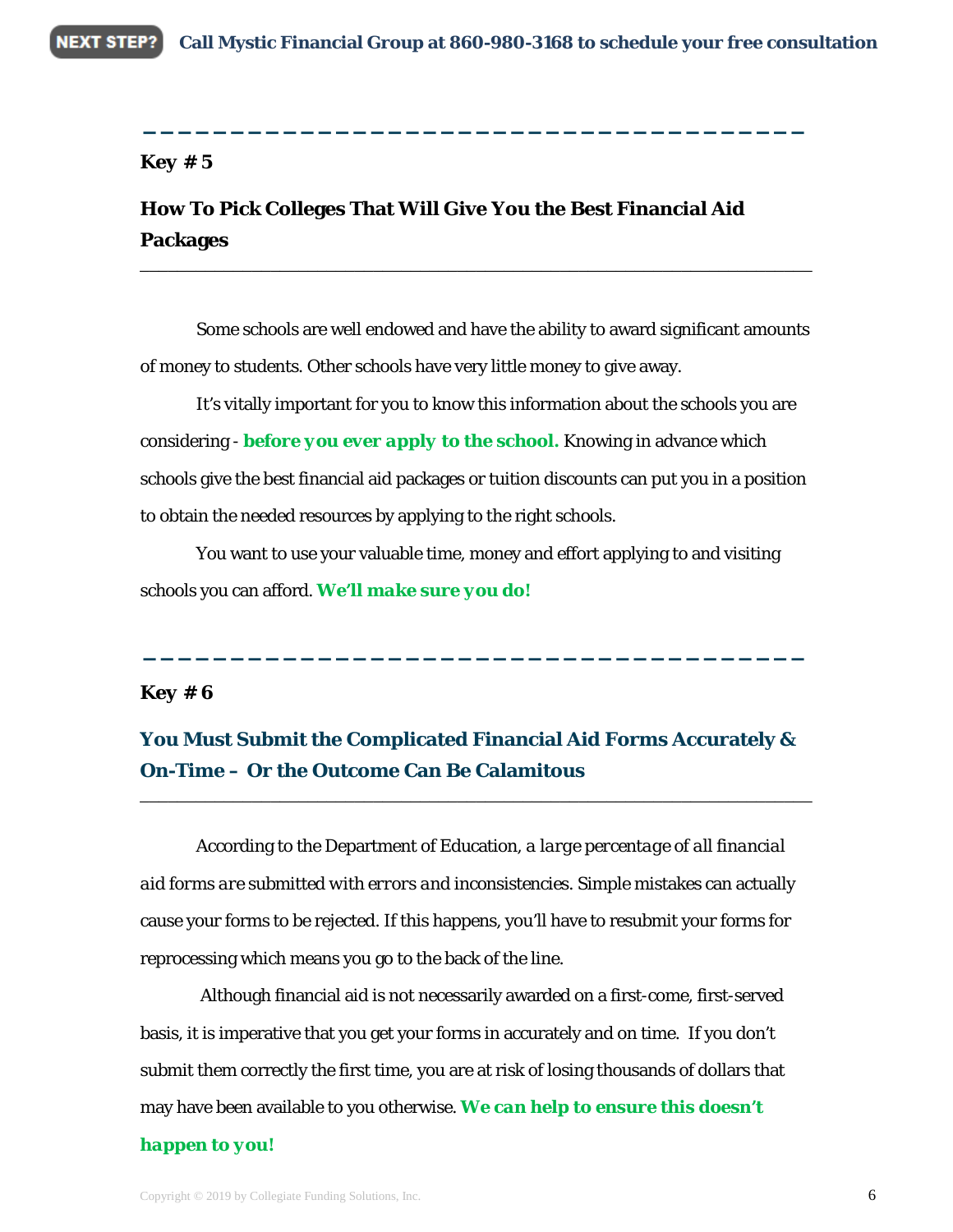**\_\_\_\_\_\_\_\_\_\_\_\_\_\_\_\_\_\_\_\_\_\_\_\_\_\_\_\_\_\_\_\_\_\_\_\_\_\_**

\_\_\_\_\_\_\_\_\_\_\_\_\_\_\_\_\_\_\_\_\_\_\_\_\_\_\_\_\_\_\_\_\_\_\_\_\_\_\_\_\_\_\_\_\_\_\_\_\_\_\_\_\_\_\_\_\_\_\_\_\_\_\_\_\_\_\_\_\_\_\_\_

### *Key# 7*

## **You May Not Have To Stop Or Curtail Your Retirement Savings Contributions In Order To Pay For College**

Most parents don't think they will be able to maintain their retirement savings contributions and put their children through college at the same time. In some cases that may be true. However, in many cases it may be possible not only to maintain retirement contributions during the college years, but to actually increase them!

The way to maintain monthly retirement contributions or even increase them is by linking college planning with retirement planning. Knowing and employing the right college planning and funding strategies for your particular situation is crucial to helping you maintain or even increase retirement contributions during the college years. *It is not unusual for families – with expert help – to be able to redirect some of the college funding resources (income and assets) back to their retirement savings!*

## **ACT NOW!**

*Not knowing and employing the keys of college planning and funding could literally cost you thousands of dollars on your college bill and drain your retirement savings.*

*Don't let this happen to you!* Regardless of your particular situation, we can help you achieve **a better outcome than you would without our help**.

At the very least, what you'll learn during our meeting can help you if you choose to do it yourself. Once you see how we can help you become an informed buyer of a college education and achieve a great outcome in the process, you'll be excited about collaborating with us!

#### *Call us now to schedule your consultation.*